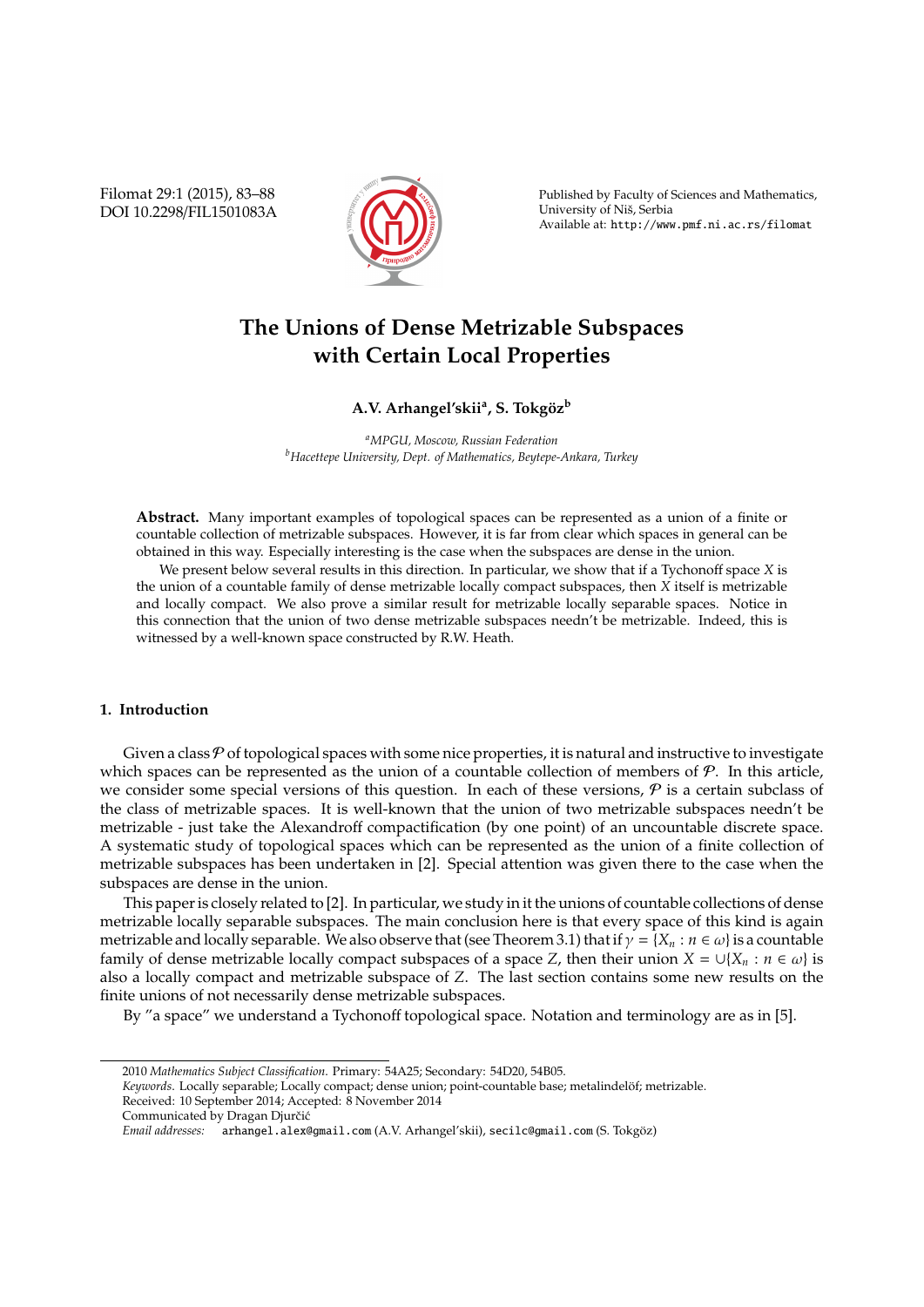### **2. General observations and preliminary resultson unions of dense subspaces**

Given an arbitrary topological property  $P$ , we should not expect that the union of two dense subspaces with the property  $P$  would have  $P$ . This can be seen from the following example which shows that there exists a non-normal space which is the union of two dense normal open subspaces.

**Example 2.1.** Let T be the Deleted Tychonoff Plank. Then  $T = [0, \omega_1] \times [0, \omega] \setminus \{(\omega_1, \omega)\}\$ is Tychonoff but is not *normal. Let A be the set of all points of T with first coordinate*  $\omega_1$  *and B be the set of all points with second coordinate* ω*. Then U* = *T* \*A* = [0, ω1)×[0, ω] *and V* = *T* \*B* = [0, ω1]×[0, ω) *are open, dense normal subspaces of T. Clearly,*  $T = U \cup V$ .

Some basic observations on properties of spaces represantable as the union of two dense metrizable subspaces can be found in [2]. In particular, we use below the following two well known facts:

**Proposition 2.2.** *If a space X is the union of a countable family of dense metrizable subspaces, then X has a* σ*-disjoint base (and therefore, X is a space with a point-countable base).*

**Example 2.3.** *There exists a non-metrizable space X which is the union of two dense metrizable subspaces and has a uniform base. This is the famous Heath space described in [8] (see also [5][5.4.B]). In this paper, we denote this space by H*1*. The space H*<sup>1</sup> *is the union of two discrete (hence, metrizable, locally compact and locally separable) subspaces, one of which is open and another is closed. But it can be also represented as the union of two dense metrizable (non-discrete) subspaces. The space*  $H_1$  *is also Čech-complete and has a uniform base. However, the space*  $H_1$  *is not normal [8]. Therefore, it is not paracompact and not metrizable.*

It seems rather natural to conjecture at this point that the non-metrizability of the union of two dense metrizable subspaces can occur *only* when paracompactness is lost under the union. However, this is not so: it has been shown in [2] that there exists a paracompact non-metrizable space *X* which is the union of two dense metrizable subspaces. In this connection, we are going to establish below that a certain paracompactness type property is preserved by finite dense unions, at least in the class of first-countable spaces. This result will play an essential role in the proofs of some addition theorems.

**Proposition 2.4.** *Suppose that*  $\gamma = \{U_\alpha : \alpha \in \Lambda\}$  *is a family of open subsets of a first-countable space X, and A is a dense subset of X such that*  $\gamma$  *is point-countable at every point of A (that is,*  $|\{U \in \gamma : x \in U\}| \leq \omega$ *, for each*  $x \in A$ ). *Then*  $\gamma$  *is point-countable at each*  $x \in X$ .

*Proof.* Take any  $x \in (X \setminus A)$ . Since *X* is first-countable, there exists a countable base  $B(x)$  at the point *x*. Clearly, for each  $U_\alpha \in \gamma$  which contains *x*, there exists  $B_n \in \mathcal{B}(x)$  such that  $B_n \subset U_\alpha$ . Since *A* is dense in *X*, and  $\gamma$  is point-countable at every point of *A*, each  $B_n \in \mathcal{B}(x)$  is contained by not more than countably many *U*<sub>α</sub>  $\in \gamma$ . Therefore, the family  $\{U_i : x \in U_i \in \gamma\}$  is countable.

A space *X* is said to be *metalindelöf* if every open cover of *X* can be refined by a point-countable open cover.

**Theorem 2.5.** *Suppose that a first-countable space X is the union of two (of a countable family) of metalindelöf dense* subspaces. Then X is metalindelöf.

*Proof.* Let  $X = A \cup B$ , where A and B are dense metalindelof subspaces of X. Take any open cover  $U$  of X. Clearly,  $\mathcal{U}_A = \{U \cap A : U \in \mathcal{U}\}\$ covers *A*. Hence, there exists a point-countable refinement  $V$  of  $\mathcal{U}_A$  by open subsets of *A* which covers *A*. For each  $V \in V$  we choose an open subset  $O_V$  of *X* such that  $V = O_V \cap A$  and *O*<sup>*V*</sup> is contained in a member of U. The family  $\gamma_1 = \{O_V : V \in V\}$  of open subsets of *X* is point-countable at every point of *A*. Therefore, by Proposition 2.4, the family  $\gamma_1$  is point-countable at every point of *X*. In a similar way, we define a family  $\gamma_2$  of open subsets of *X* which is point-countable at every point of *X*, refines *U* and covers *B*. Then  $\gamma_1 \cup \gamma_2$  is a point-countable open refinement of  $\mathcal{U}$ .  $\Box$ 

The next result immediately follows from the last statement.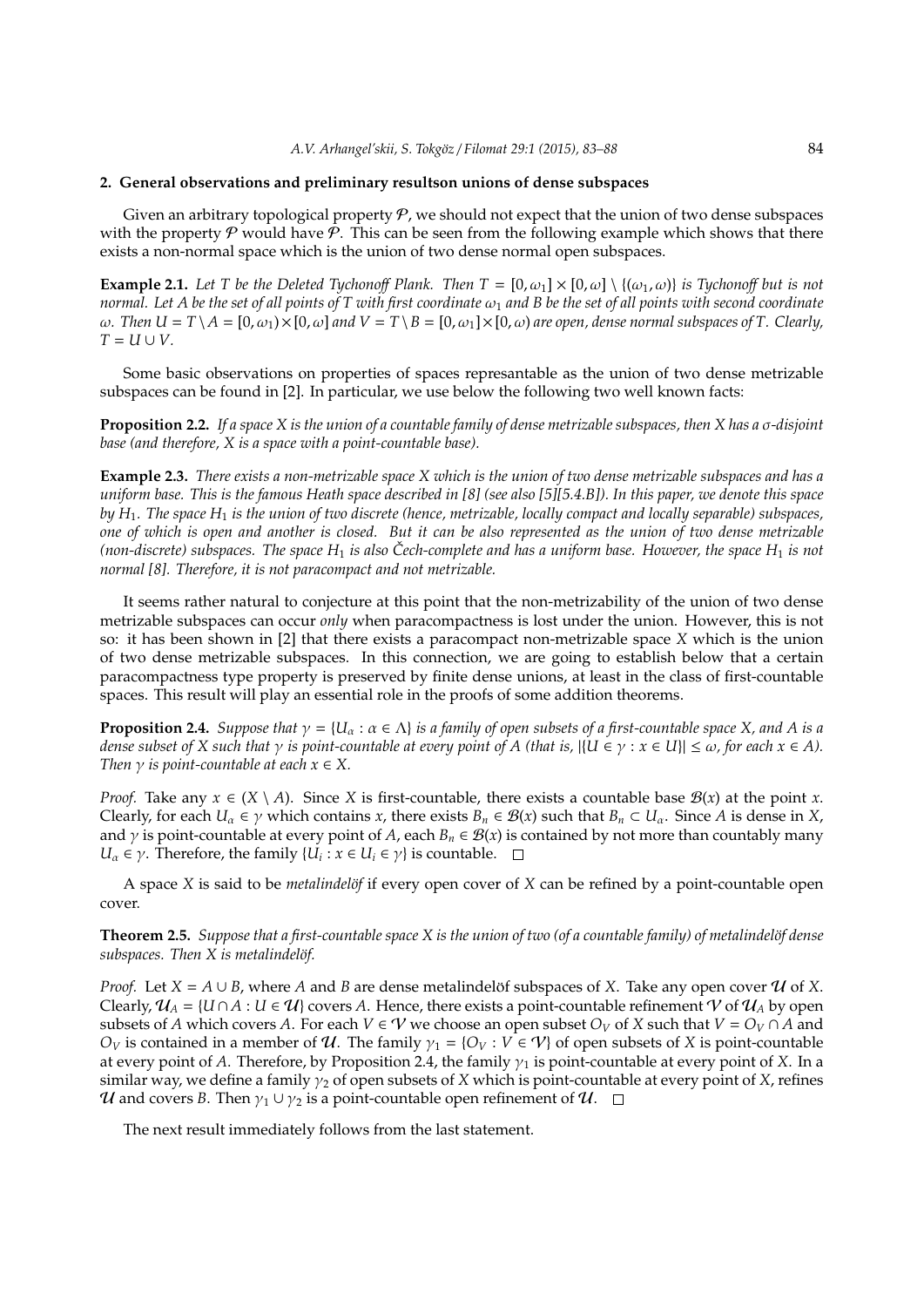#### **Corollary 2.6.** *If X is the union of a countable family of dense metrizable subspaces, then X is metalindelöf.*

Let us show that metrizability is preserved under countable dense unions of locally compact subspaces. Observe that if *A* and *B* are dense locally compact subspace of a space *X*, then  $Z = A \cup B$  is a locally compact subspace of *X*. This is so, since every dense locally compact subset of a space is open and every compact subspace of a space is closed. We will also need below the following two simple factts:

**Theorem 2.7.** *The union of any family of locally compact dense subspaces of a space is locally compact.*

**Lemma 2.8.** *Every separable subspace of a space with a point-countable base has a countable base.*

The next lemma is a version of Alexandroff's result in [1][Lemma.4.1]. Since it plays an essential role below, we present its proof for the sake of completeness.

**Lemma 2.9.** If a space X is covered by a point-countable family of open separable subspaces of X, then  $X = \bigoplus_{s \in S} X_s$ , *where all X<sup>s</sup> are separable.*

*Proof.* Let *X* be covered by a point-countable family  $\mathcal V$  of open separable subspaces of *X*. Clearly, each member of V meets only countably many members of V. Define an equivalence relation " $\equiv$  " on V as follows: For any  $V_\alpha$ ,  $V_\beta \in \mathcal{V}$ ,  $V_\alpha \equiv V_\beta$  if there exists a finite sequence  $V_0$ ,  $V_1$ , ...,  $V_k$  of members of  $\mathcal V$  such that *V*<sup>0</sup> = *V*<sup> $\alpha$ </sup> and *V*<sup> $k$ </sup> = *V*<sub> $\beta$ </sub>, and *V*<sup>*i*</sup> ∩ *V*<sub>*i*+1</sub>  $\neq \emptyset$  for *i* = 0, 1, 2, ...., *k* − 1.

For any  $V \in \mathcal{V}$ , [*V*] denotes the equivalence class of *V*.

*Claim*. [*V*] is countable.

Define  $\mathcal{A}_0 = \{V\}$  and  $\mathcal{A}_k = \{V_\beta \in \mathcal{V} : \text{there exists } V_\alpha \in \mathcal{A}_{k-1} \text{ such that } V_\alpha \cap V_\beta \neq \emptyset\}$ . By using mathematical induction, we can verify that  $\mathcal{A}_k$  is countable for each integer *k*. Since  $[V] = \bigcup_k \mathcal{A}_k$ , it follows that  $[V]$  is countable.

Let *S* be an index set enumerating distinct equivalence classes of the relation " $\equiv$  ". Take the union  $X_s = \bigcup \mathcal{V}_s$ for each distinct equivalence class  $\mathcal{V}_s$ . Since  $\mathcal{V}_s$  is countable and each member of  $\mathcal{V}_s$  is separable,  $X_s$  is separable for each  $s \in S$ . Therefore *X* can be covered by the pairwise disjoint open separable subspaces  $\{X_s\}_{s \in S}$ . It follows that  $X = \bigoplus_{s \in S} X_s$  where all  $X_s$  are separable.

The next statement is a part of the folklore. It easily follows from some classical results of P.S. Alexandroff and A.S. Mischenko. We present its proof for the sake of completeness.

## **Proposition 2.10.** *Every locally compact space with a point-countable base is metrizable.*

*Proof.* Let C be a point-countable base for a locally compact space *X*. Since every point of *X* has a compact neighbourhood with a point-countable base, a well-known result of Miščenko (see [9]) implies that X is covered by a subcollection B of C whose members are separable. It follows by Lemma 2.9 that  $X = \bigoplus_{s \in S} X_s$ , where all *X<sup>s</sup>* are open separable subspaces of *X*. Also, by Lemma 2.8, all *X<sup>s</sup>* are metrizable. Therefore, *X* is metrizable.  $\Box$ 

## **3. The main results**

Now we present our first result on dense unions of metrizable spaces.

**Theorem 3.1.** *If*  $\gamma = \{X_n : n \in \omega\}$  *is a countable family of dense metrizable locally compact subspaces of a space Z, then the subspace*  $X = \bigcup \{X_n : n \in \omega\}$  *of*  $Z$  *is also locally compact and metrizable.* 

*Proof.* Clearly, each *X<sup>n</sup>* is an open subspace of *X*. Since each *X<sup>n</sup>* has a point-countable base, it follows that *X* also has a point-countable base. Therefore, by Theorem 2.7 and Proposition 2.10, the space *X* is metrizable and locally compact.  $\square$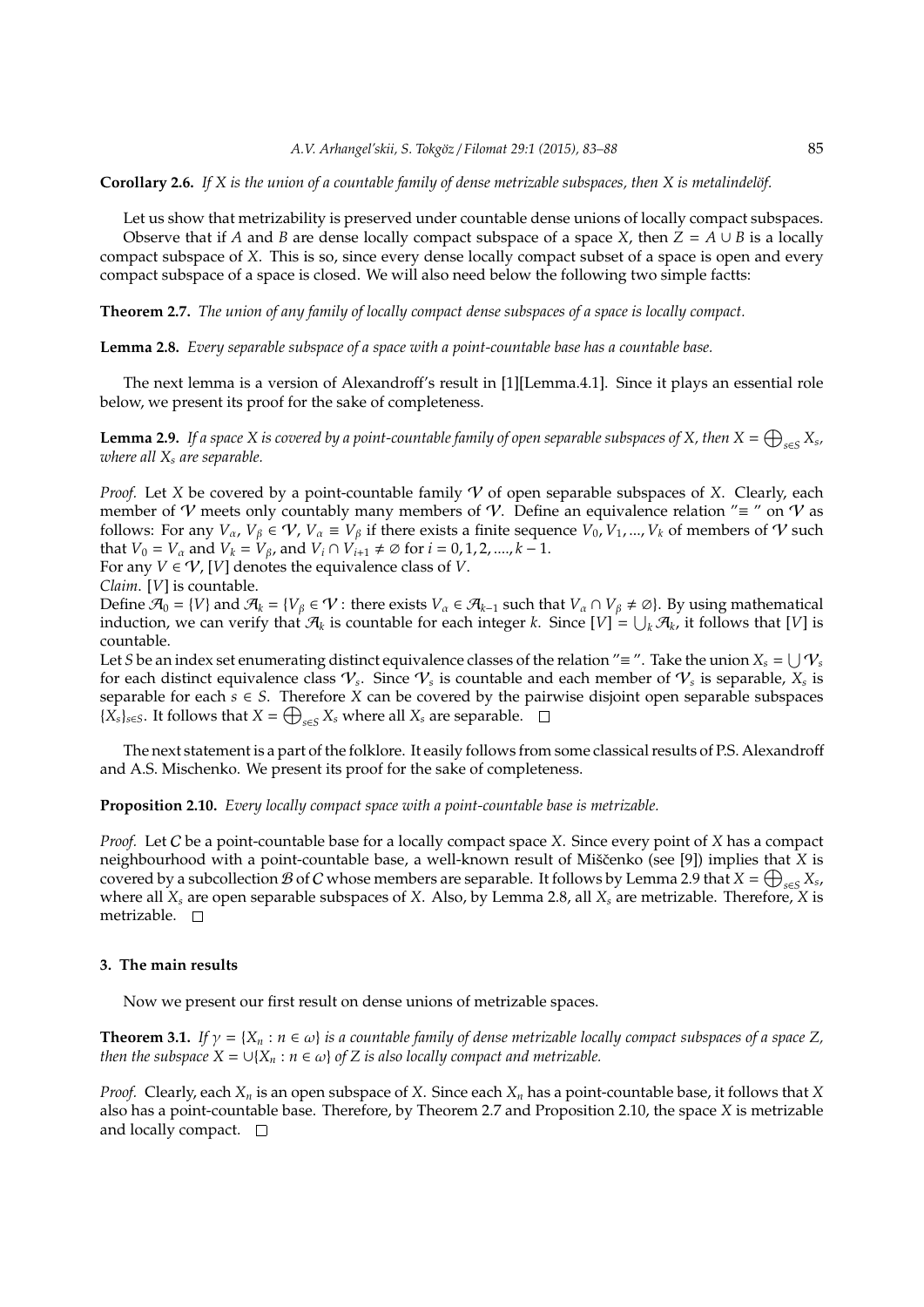Notice that there are no restrictions on the cardinality of the family of subspaces in Theorem 2.7. Let us show in this connection that the restriction in Theorem 3.1 that the family  $\gamma$  is countable cannot be dropped: there exists a space which is neither metrizable, nor paracompact, but can be represented as the union of some uncountable family of dense metrizable locally compact subspaces.

**Example 3.2.** Let  $L = [0, \omega_1) \times [0, 1]$  be the Long Line. Thus,  $L = \{(\alpha, i) : \alpha < \omega_1 \text{ and } i \in [0, 1]\}$  is given the topology *generated by the lexicographic order. For* β ∈ ω1*, we denote by M*<sup>β</sup> *the set of all* (α, 0) ∈ *L, where* α *is a countable limit ordinal such that*  $\beta \le \alpha < \omega_1$ *. Put*  $D_\beta = L \setminus M_\beta$ *, for*  $\beta \in \omega_1$ *. Then each*  $D_\beta$  *is open and dense in L, since*  $M_\beta$  *is closed and nowhere dense in L. It is also clear that each D<sub>β</sub> is metrizable and locally compact. Obviously, L* =  $\cup$ {*D<sub>β</sub>* :  $\beta \in \omega_1$ }*, that is, L is the union of an uncountable chain of dense open metrizable locally compact subspaces. However, the space L is not metrizable and is not paracompact, even though it is locally metrizable and locally compact.*

#### *3.1. Dense unions of metrizable locally separable subspaces*

Let us now consider the more delicate case of the unions of countable families of dense metrizable locally separable subspaces and establish that the spaces of this kind have the same structure.

The next statement, belonging to P.S. Alexandroff, easily follows from Lemma 2.9.

**Lemma 3.3.** [1] A space X is metrizable and locally separable if and only if  $X = \bigoplus_{s \in S} X_s$ , where all spaces  $X_s$  are *separable and metrizable.*

We also need the next well-known fact:

**Lemma 3.4.** *If U is an open subset of a space X, and A is a dense subset of X, then A*  $\cap$  *U is dense in U.* 

**Theorem 3.5.** *Suppose that a space X is the union of countably many subspaces*  $A_n$ *, where each*  $A_n$  *is a dense in* X *metrizable locally separable subspace of X. Then X is metrizable and locally separable.*

*Proof.* Since  $A_n$  is metrizable and locally separable, we can fix a point-countable base  $P_n$  in the space  $A_n$ such that each member of  $\mathcal{P}_n$  is separable. For every  $V \in \mathcal{P}_n$ , we can choose an open subset  $U(V)$  of X such that  $U(V) \cap A_n = V$ . Put  $\mathcal{B}_n = \{U(V) : V \in \mathcal{P}_n\}$ . Since  $A_n$  is dense in *X*, it follows from Lemma 3.4 that every member of  $\mathcal{B}_n$  is separable, and that  $\mathcal{B}_n$  is a base for *X* at every point of  $A_n$ . Clearly,  $\mathcal{B}_n$  is also point-countable at every point of *An*. Observe that *X* is, obviously, first-countable. Now it follows from Proposition 2.4 that the family  $\mathcal{B}_n$  is point-countable at every point of *X*. Clearly, the family  $W = \bigcup_{n \in \omega} \mathcal{B}_n$ is a point-countable base for *X* such that every member of *W* is separable. Then, by Lemma 2.8 and Lemma 2.9, *X* is metrizable and locally separable.  $\Box$ 

The next theorem resembles the last result, but does not follow from it. The assumptions and the conclusion in it are weaker than in the preceding theorem.

**Theorem 3.6.** *Suppose that* X *is the union of countably many subspaces*  $A_n$ *, where each*  $A_n$  *is a dense in* X, *metalindelöf, first-countable, locally separable subspace of X. Then X is also metalindelöf, first-countable, and locally separable.*

*Proof.* First, observe that *X* is locally separable, by Lemma 3.4. Since each *A<sup>n</sup>* is a dense first-countable subspace of *X* and *X* is regular, it follows that *X* is first-countable. Let  $U$  be any open cover of *X*. Then  $\mathcal{U}_{A_n} = \{U \cap A_n : U \in \mathcal{U}\}\$ covers  $A_n$ . Therefore,  $\mathcal{U}_{A_n}$  has a point-countable refinement  $\mathcal{V}_n$ . For each  $V \in \mathcal{V}_n$ we choose an open subset  $O_V$  of *X* such that  $V = O_V \cap A_n$  and  $O_V$  is contained in a member of  $U$ . Then the family  $\gamma_n = \{O_V : V \in V_n\}$  is point-countable at every point of  $A_n$ . By Proposition 2.4, each  $\gamma_n$  is point-countable at every point of *X*. Put  $\gamma = \bigcup_n \gamma_n$ . Then, clearly,  $\gamma$  is a point-countable open refinement of  $\mathcal{U}$ .  $\Box$ 

**Example 3.7.** *Theorems 3.5 and 3.6 cannot be extended to the unions of uncountable families of dense metrizable separable subspaces. We establish this fact here, assuming the Continuum Hypothesis CH. Indeed, using CH, S. Franklin and M. Rajagopalan have constructed a separable space P*<sup>1</sup> *which is the union of an uncountable chain of*  $s$ eparable metrizable subspaces, is locally compact, and contains a topological copy of the space  $\omega_1$  as a closed subspace [6], [5][3.12.17(c)]. Clearly, the space  $P_1$  is not metalindelöf, and hence, it is not metrizable.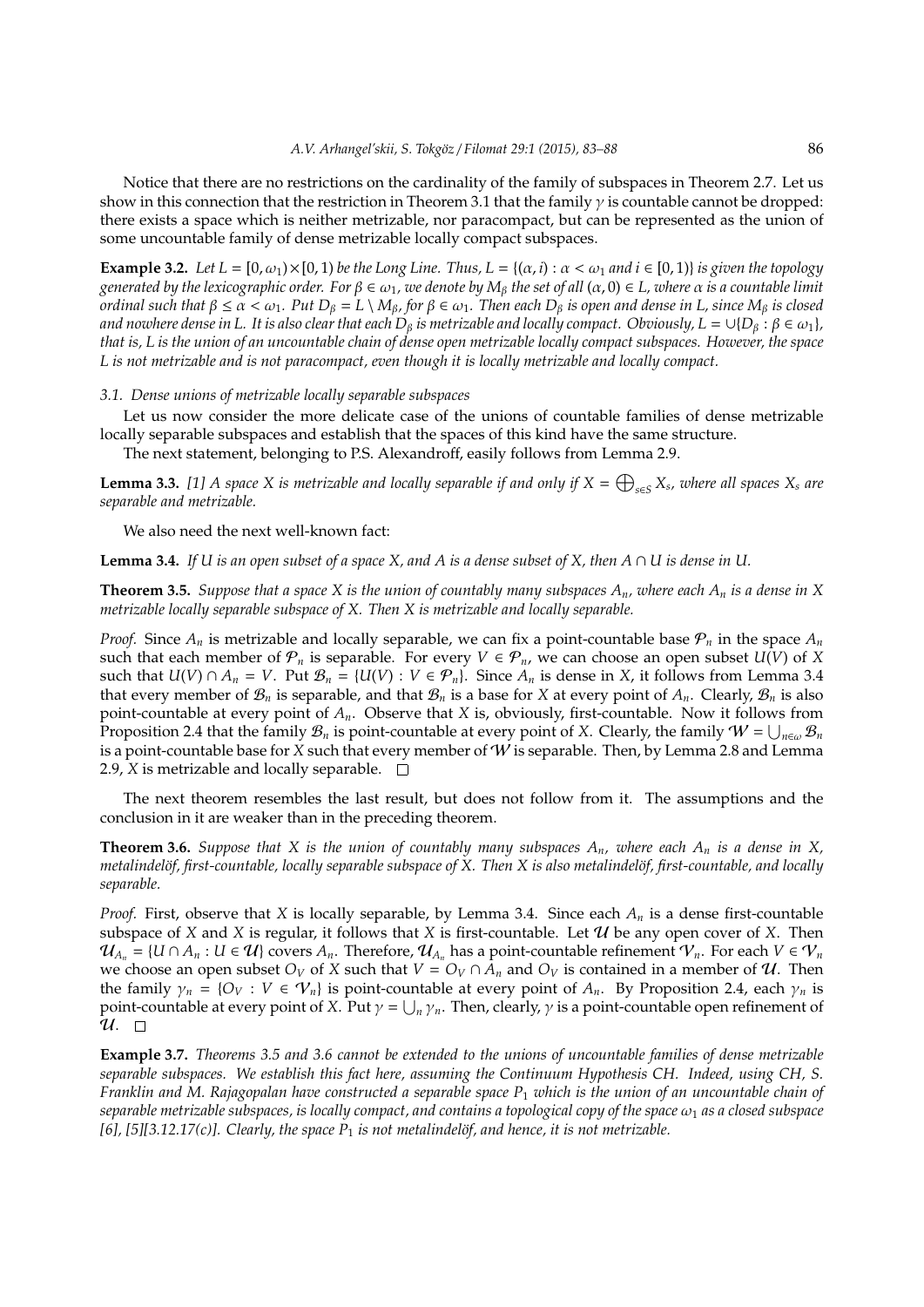On the other hand, we should mention another simple fact: local separability, as well as separability, is obviously preserved by arbitrary dense unions.

#### *3.2. Some applications*

We denote by  $M_{fu}$  the class of spaces which can be represented as the union of a finite family of metrizable subspaces. The class  $M_{fu}$  is much wider than the class of subspaces of unions of finite families of dense metrizable subspaces.

Let us show that it is possible to apply the results obtained in this section to members of  $M_{f\mu}$  and to learn certain new facts concerning them. The key role in this study belongs to the next lemma from [2]:

**Lemma 3.8.** *[2] Suppose that a space X is the union of a finite family* µ *of subspaces. Then there exists a finite disjoint family* η *of open subspaces of X such that* ∪η *is dense in X, and for every V* ∈ η *there exists a subfamily* ν *of*  $\mu$  *such that*  $V \cap M$  *is dense in*  $V$  *for every*  $M \in \nu$ *, and*  $V \subset \cup \nu$ *.* 

The above lemma can be applied to many situations [2]. We just mention two of such applications below.

**Theorem 3.9.** *Suppose that a space X is the union of a finite collection*  $\mu$  *of metrizable locally compact subspaces. Then X has a dense open metrizable locally compact subspace.*

*Proof.* This theorem obviously follows from Lemma 3.8 and Theorem 3.1.  $\Box$ 

Similarly, with the help of Theorem 3.5, the following theorem is proved:

**Theorem 3.10.** *Suppose that a space X is the union of a finite collection*  $\mu$  *of metrizable locally separable subspaces. Then X, and every subspace Y of X, has a dense open metrizable locally separable subspace.*

Our next result concerns the following well-known property of metric spaces: every pseudocompact subspace of a metrizable space *X* is closed in *X* and compact. The same property holds in all Eberlein compacta and in some function spaces with the topology of pointwise convergence. See about this [10]. A. Grothendieck has shown that certain classical function spaces have the following weaker property: if for every infinite subset of a subspace *A* of a space *Z* there exists in *Z* a point of accumulation (in this case we say that *A* is *countably compact in Z*), then the closure of *A* in *Z* is compact [7]. We contribute to this topic with the following theorem:

**Theorem 3.11.** *If a space X is the union of a countable family of dense metrizable subspaces, and a subset A of X is countably compact in X, then the closure of A in X is metrizable and compact.*

*Proof.* Indeed, *X* has a point-countable base. Therefore, the closure *F* of *A* in *X* is also a space with a point-countable base. Since *A* is dense in *F* and countably compact in *F*, it follows from a result in [3] that *F* is compact and metrizable.  $\Box$ 

The word "dense" in the above statement cannot be dropped. Mrowka's space shows that Theorem 3.11 cannot be extended to the union of two non-dense metrizable (even discrete) subspaces. Indeed, this space *M* is not countably compact, but is first-countable and contains a countable dense subset *A* which is countably compact in *M*.

## **References**

- [1] P. Alexandroff, *Über die Metrisation der im Kleinen kompakten topologischen Räume* , Math. Ann. 92 (1924), 294-301.
- [2] A.V. Arhangel'skii, *On unions of dense metrizable subspaces*, submitted.
- [3] A.V. Arhangel'skii, *Some problems and lines of investigation in General Topology*, Comment. Math. Univ. Carol., 29:4 (1988), 611-629. [4] A.V. Arhangel'skii and S. Tokgöz, Paracompactness and remainders: around Henriksen-Isbell's Theorem , Q and A in General Topology,
- 32 (2014), 5-15.
- [5] R. Engelking, General Topology, PWN, Warszawa, 1977.